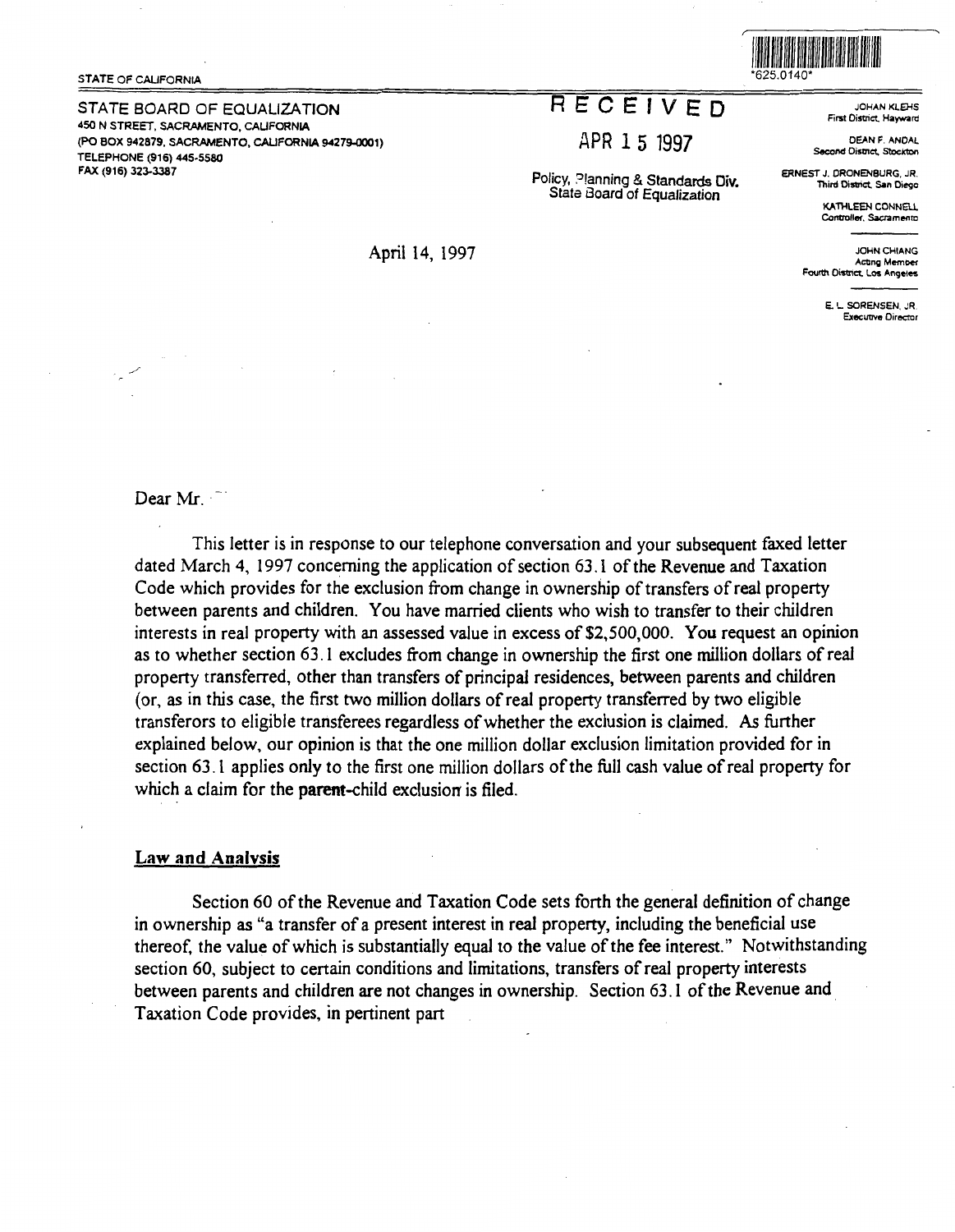(a) Notwithstanding any other provision ofthis chapter, a change in ownership shall not include the following purchases or transfers for which a claim is filed pursuant to this section:

(2) The purchase or transfer of the first one million dollars  $(\$1,000,000)$ of full cash value of all other real property of an eligible transferor in the case of a purchase or transfer between parents and their children.

The first sentence of subdivision (a) states that change in ownership shall not include transfers for which a parent-child claim is filed. Paragraph (2) defines one of the types of transfers to which section 63.1 applies. The construction of subdivision (a) requires that its subordinate paragraphs be read in conjunction with its first sentence which modifies those subparagraphs. When read together, as they must be, the plain meaning of subdivision (a), subparagraph (2) is that change in ownership shall not include transfers of the first one million dollars of full cash value of real property *for which parent-child exclusion claims are filed.* The clear inference is that when real property is transferred between a parent and child and a claim for exclusion is not filed, then such a transfer is a change in ownership and will not be counted or cumulated for purposes of the one million dollar exclusion limitation.

The foregoing interpretation of subdivision (a)(2) comports with the requirements for reporting purchases or transfers imposed on assessors by Section 63. I. The reporting provision is set forth in subdivision (f) which provides:

> The assessor shall report quarterly to the State Board of Equalization all purchases or transfers, other than purchases or transfers involving a principal residence, for which a claim for exclusion is made pursuant to subdivision (d). Each report shall contain the assessor's parcel number for each parcel for which the exclusion is claimed, the amount of each exclusion claimed, the Social Security number of each eligible transferor, and any other information the board shall require in order to monitor the one million dollar (\$1,000,000) limitation in paragraph (2) of subdivision (a).

Subdivision (f) provides a means of monitoring and cumulating the value of transfers to determine whether the one million dollar limit of subdivision (a)(2) has been reached or exceeded. Subdivision (f) requires the assessor to report only purchases or transfers for which a claim is filed. Purchases or transfers for a which a claim is not filed are not reported because they are not relevant to the one million dollar exclusion limit applicable in those instances in which claims for exclusion are made.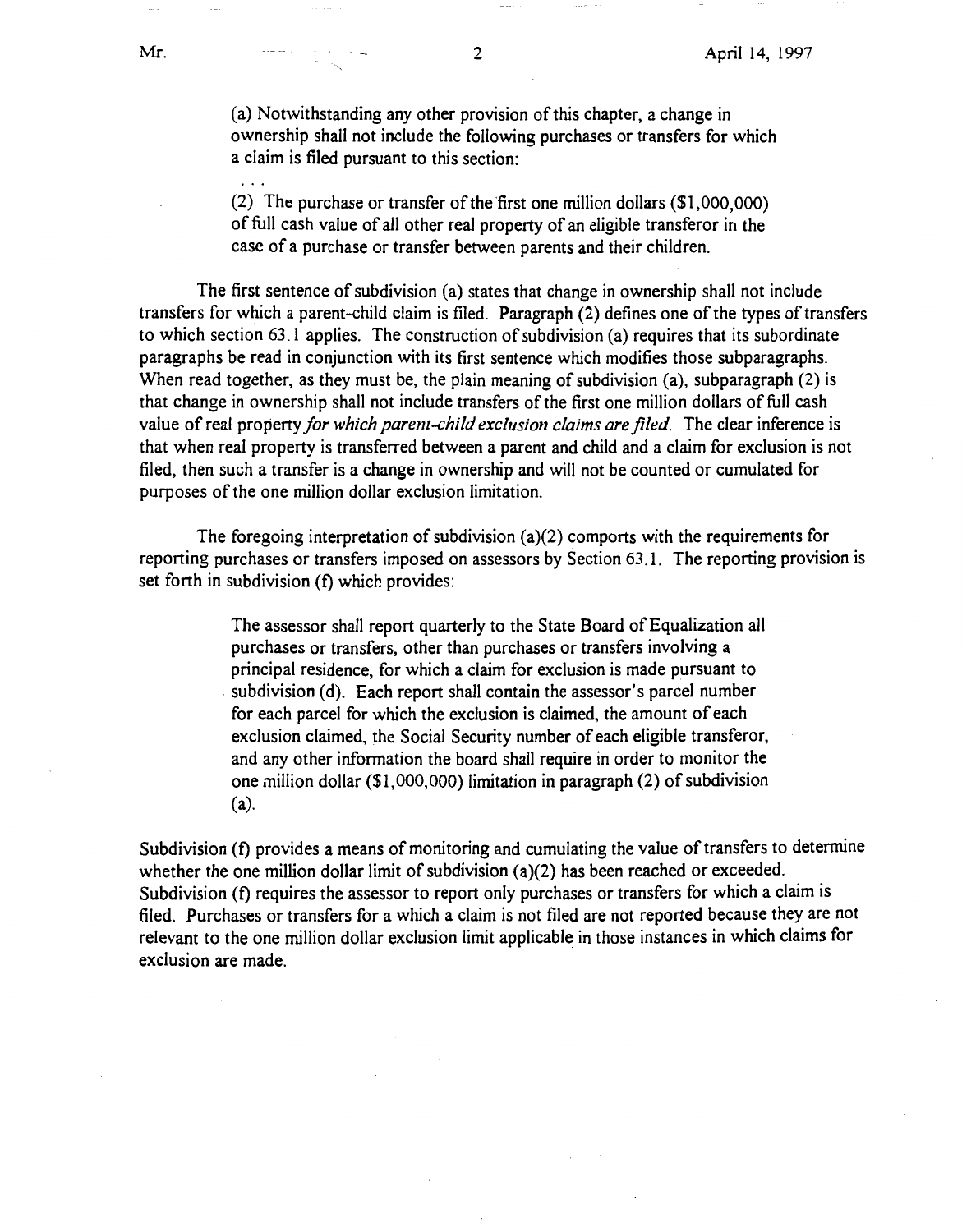As you are aware, two or more eligible transferors jointly transferring real property may combine their separate one million dollar (\$1,000,000) exclusions to exclude from change in ownership the value of the transferred property equal to the total of their separate exclusions. In this regard, subdivision  $(b)(2)$  provides:

> (2) For purposes of paragraph  $(2)$  of subdivision (a), the one million dollar (\$1,000,000) exclusion shall apply separately to each eligible transferor with respect to all purchases by and transfers to eligible transferees on and after November 6, 1986, of real property, other than the principal residence, of that eligible transferor. With limited exception, the exclusion shall not apply to any property in which the eligible transferor's interest was received through a transfer, or transfers, excluded from change in ownership by the provisions of either subdivision (f) of Section 62 or subdivision (b) of Section 65. In the case of any purchase or transfer subject to this paragraph involving two or more eligible transferors, the transferors may elect to combine their separate one million dollar (\$1,000,000) exclusions and, upon making that election, the combined amount of their separate exclusions shall apply to any property jointly sold or transferred by the electing transferors, provided that in no case shall the amount of full cash value of real property of any one eligible transferor excluded under this election exceed the amount of the transferor's separate unused exclusion on the date of the joint sale or transfer.

As far as subdivision (a)(2) is concerned, subdivision (b)(2) simply allows eligible transferors to combine their separate one million dollar exclusions as defined by subdivision (a)(2). Subdivision (b)(2) has no effect on the application of the one million dollar limitation to exclude only those transfers for which a claim is filed, and the interpretation of subdivision  $(a)(2)$ as set forth above is controlling.

As you may have noted, Letter to Assessors No. 87/72, Proposition 58 Chapter 48, Statutes of 1987 (Assembly Bill 47). dated September 11, 1987, which I faxed to you on March 4, 1997, suggests that the one million dollar exclusion applies only to the first one million dollars ofreal property transferred from an eligible transferor to an eligible transferee, regardless of whether a claim is being filed. Being inconsistent with the analysis and conclusions above, in our view, that suggestion should be ignored.

The views expressed in this letter are, of course, only advisory in nature. They are not binding upon the San Diego County Assessor or the assessor of any county. You may wish to consult the San Diego County Assessor and/or other appropriate assessor(s) in order to confirm that the one million dollar (\$1,000,000) exclusion provided by Section 63.1 will be administered in a manner consistent with the conclusions stated herein.